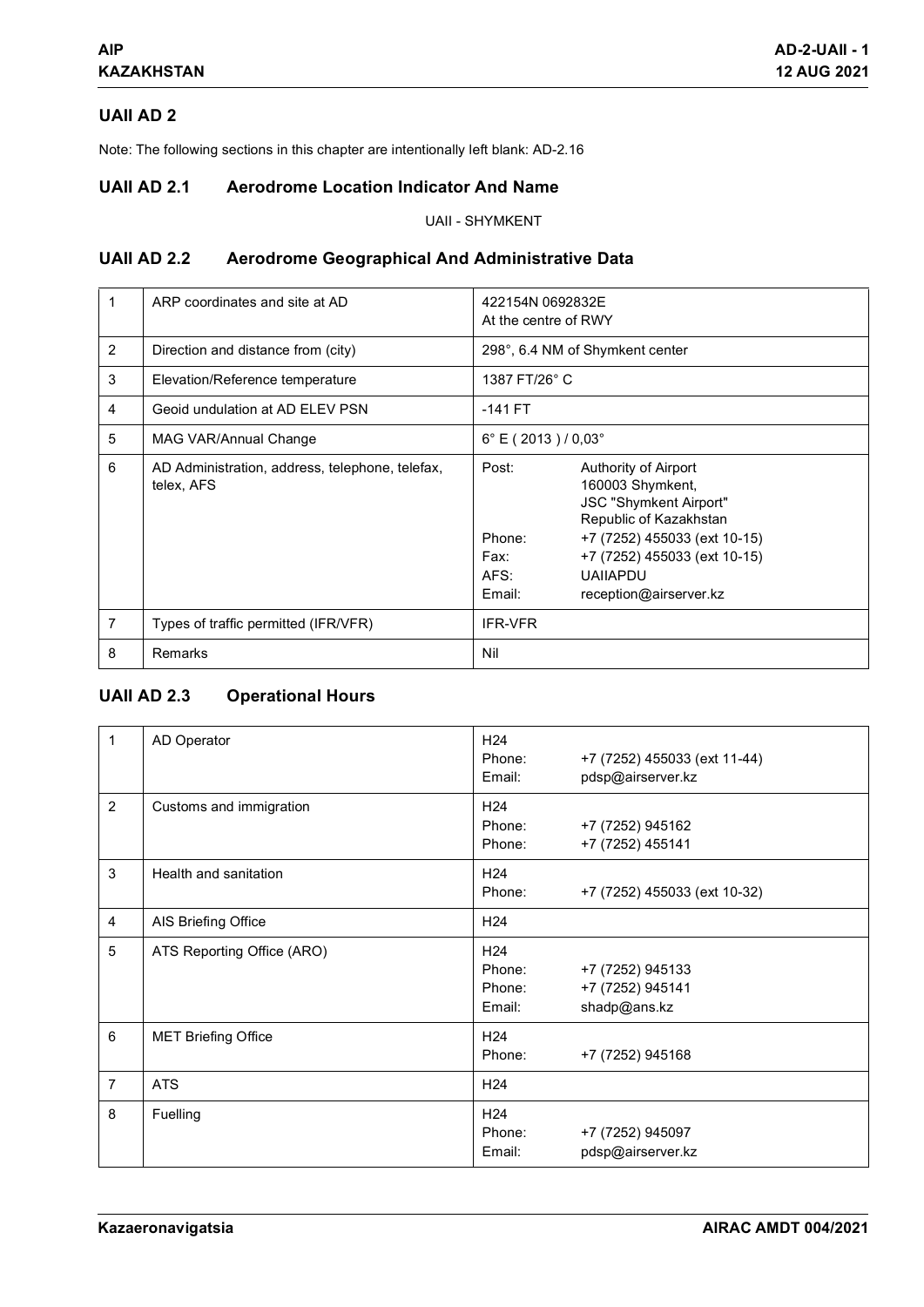| 9  | Handling | H <sub>24</sub><br>+7 (7252) 945097<br>Phone:<br>pdsp@airserver.kz<br>Email: |
|----|----------|------------------------------------------------------------------------------|
| 10 | Security | H <sub>24</sub><br>+7 (7252) 945101<br>Phone:<br>sab@airserver.kz<br>Email:  |
| 11 | De-icing | H <sub>24</sub><br>Phone:<br>+7 (7252) 945097<br>pdsp@airserver.kz<br>Email: |
| 12 | Remarks  | Nil                                                                          |

# **UAII AD 2.4 Handling Services And Facilities**

|                | Cargo-handling facilities               | Handling up to 7 tonnes weight: transport loading platform,<br>loading conveyor, vehicle with a lifting body, forklift. |
|----------------|-----------------------------------------|-------------------------------------------------------------------------------------------------------------------------|
| $\overline{2}$ | Fuel/oil types                          | TS-1, RT (equivalent to Jet A-1) / MS-8P, MS-20, SM-4.5                                                                 |
| 3              | Fuelling facilities/capacity            | AVBL without limitation<br>Kraz-TZ-22 $(17,6 \text{ tonnes})$ - 4 pcs<br>Volvo-T3A-45 (36 tonnes)- 1 pcs                |
| 4              | De-icing facilities                     | AVBL deicing fluid TYPE - 1, TYPE - 4.                                                                                  |
| 5              | Hangar space for visiting aircraft      | NOT AVBL for visiting aircraft                                                                                          |
| 6              | Repair facilities for visiting aircraft | AVBL for minor repair                                                                                                   |
|                | Remarks                                 | Nil                                                                                                                     |

# **UAII AD 2.5 Passenger Facilities**

|   | <b>Hotels</b>             | Near the AD and in the city                                            |
|---|---------------------------|------------------------------------------------------------------------|
| 2 | Restaurants               | In the city Shymkent                                                   |
| 3 | Transportation            | Buses, taxis                                                           |
| 4 | <b>Medical facilities</b> | Aid post at Airport Terminal, ambulance service, hospitals in Shymkent |
| 5 | Bank and Post Office      | In the city Shymkent, post office, bank ATM                            |
| 6 | Tourist Office            | <b>AVBL</b>                                                            |
|   | <b>Remarks</b>            | Nil                                                                    |

# **UAII AD 2.6 Rescue And Fire Fighting Services**

|   | AD category for fire fighting               | CAT A8                                                                                                                                                                                     |
|---|---------------------------------------------|--------------------------------------------------------------------------------------------------------------------------------------------------------------------------------------------|
| 2 | Rescue equipment                            | AVBL for B-747-200/300/400, B-737-300/400/500, A-319/<br>320/321, Embraer-190, TU-154, IL-18, AN-24, YAK-40<br>5 fire engines with a total volume 53,000 liters of extinguishing<br>agent. |
| 3 | Capability for removal of disabled aircraft | <b>Equipment AVBL</b><br>+7 (7252) 455030 (ext.1148)<br>Phone:<br>spasop@airserver.kz<br>Email:                                                                                            |
| 4 | <b>Remarks</b>                              | The number and delivery vehicles extinguishing the<br>appropriate category 9                                                                                                               |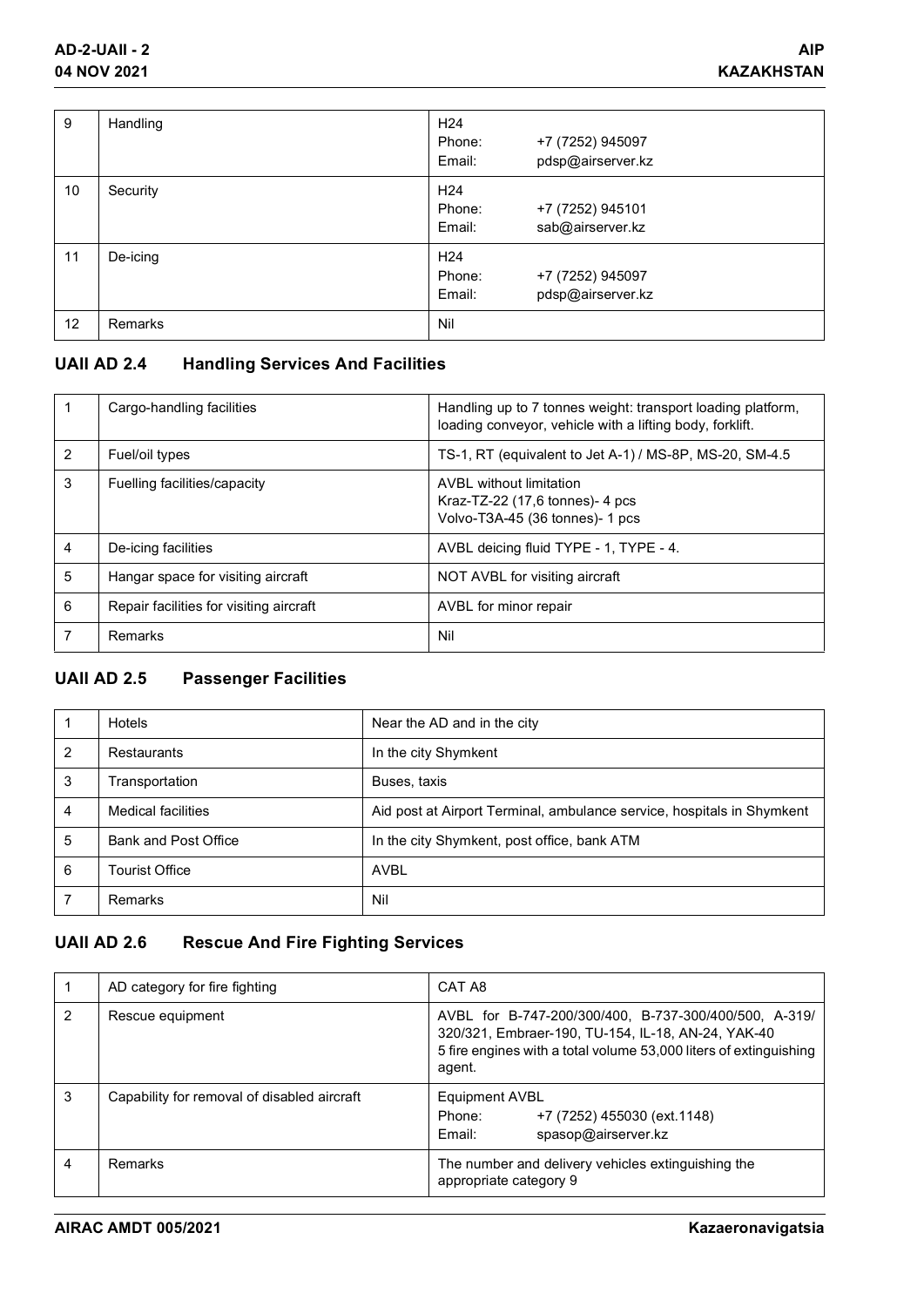## **UAII AD 2.7 Seasonal Availability - Clearing**

| <b>Types of clearing equipment</b> | AKM-North - anti-icing material, 1 rotor, 6 combined watering<br>machine, 1 shaft pusher, 2 wind machines |  |
|------------------------------------|-----------------------------------------------------------------------------------------------------------|--|
| <b>Clearance priorities</b>        | <b>RWY</b><br><b>TWY</b><br>2.<br>Stands<br>3.                                                            |  |
| <b>Remarks</b>                     | Nil                                                                                                       |  |

## **UAII AD 2.8 Aprons, Taxiways And Check Locations/Positions Data**

| 1              | Apron surface and strength                            | <b>STANDS</b>                                                                     |            | <b>SURFACE</b>    | <b>STRENGTH</b> |
|----------------|-------------------------------------------------------|-----------------------------------------------------------------------------------|------------|-------------------|-----------------|
|                |                                                       |                                                                                   | 1          |                   | PCN 77/F/C/W/T  |
|                |                                                       |                                                                                   | 2,3,19,19A |                   | PCN 44/F/C/W/T  |
|                |                                                       |                                                                                   | $4 - 16$   |                   | PCN 18/F/C/X/T  |
|                |                                                       | $17 - 18$                                                                         |            | CONC+ASPH         | PCN 23/F/C/W/T  |
|                |                                                       | $20 - 22$                                                                         |            | CONC+ASPH         | PCN 51/F/C/W/T  |
|                |                                                       |                                                                                   | 54-62      |                   | PCN 13/F/C/W/T  |
| $\overline{2}$ | Taxiway width, surface and                            | <b>TWY</b>                                                                        | WIDTH (M)  | <b>SURFACE</b>    | <b>STRENGTH</b> |
|                | strength                                              | <b>MAIN P</b>                                                                     | 23         | REINF+CONC        | PCN 50/R/A/X/T  |
|                |                                                       | A                                                                                 | 23         | REINF+CONC        | PCN 50/R/A/X/T  |
|                |                                                       | B                                                                                 | 21         | REINF+CONC        | PCN 22/R/A/X/T  |
|                |                                                       | $\mathsf{C}$                                                                      | 18         | CONC+ASPH         | PCN 18/F/C/Y/T  |
|                |                                                       | D                                                                                 | 23         | REINF+CONC        | PCN 50/R/A/X/T  |
|                |                                                       | Е                                                                                 | 14         | CONC+ASPH         | PCN 18/F/C/Y/T  |
|                |                                                       | K                                                                                 | 14         | REINF+CONC        | PCN 22/R/A/X/T  |
|                |                                                       | L                                                                                 | 14         | <b>REINF+CONC</b> | PCN 22/R/A/X/T  |
| 3              | <b>Altimeter checkpoint</b><br>location and elevation | Stand: Nº1 - 419m/1374FT 422150N 0692036E                                         |            |                   |                 |
| 4              | <b>VOR checkpoints</b>                                | Nil                                                                               |            |                   |                 |
| 5              | <b>INS checkpoints</b>                                | Nil                                                                               |            |                   |                 |
| 6              | <b>Remarks</b>                                        | Simultaneous tax ACFT on TWY-B and TWY-E from RWY to main TWY-P is<br>prohibited. |            |                   |                 |

# **UAII AD 2.9 Surface Movement Guidance And Control System And Markings**

|  | Use of aircraft stand ID signs, TWY<br>guide lines and visual docking/parking<br>guidance system of aircraft stands | Guidance sign board at entrance of RWY, quidance sign designating<br>taxiways and apron |
|--|---------------------------------------------------------------------------------------------------------------------|-----------------------------------------------------------------------------------------|
|--|---------------------------------------------------------------------------------------------------------------------|-----------------------------------------------------------------------------------------|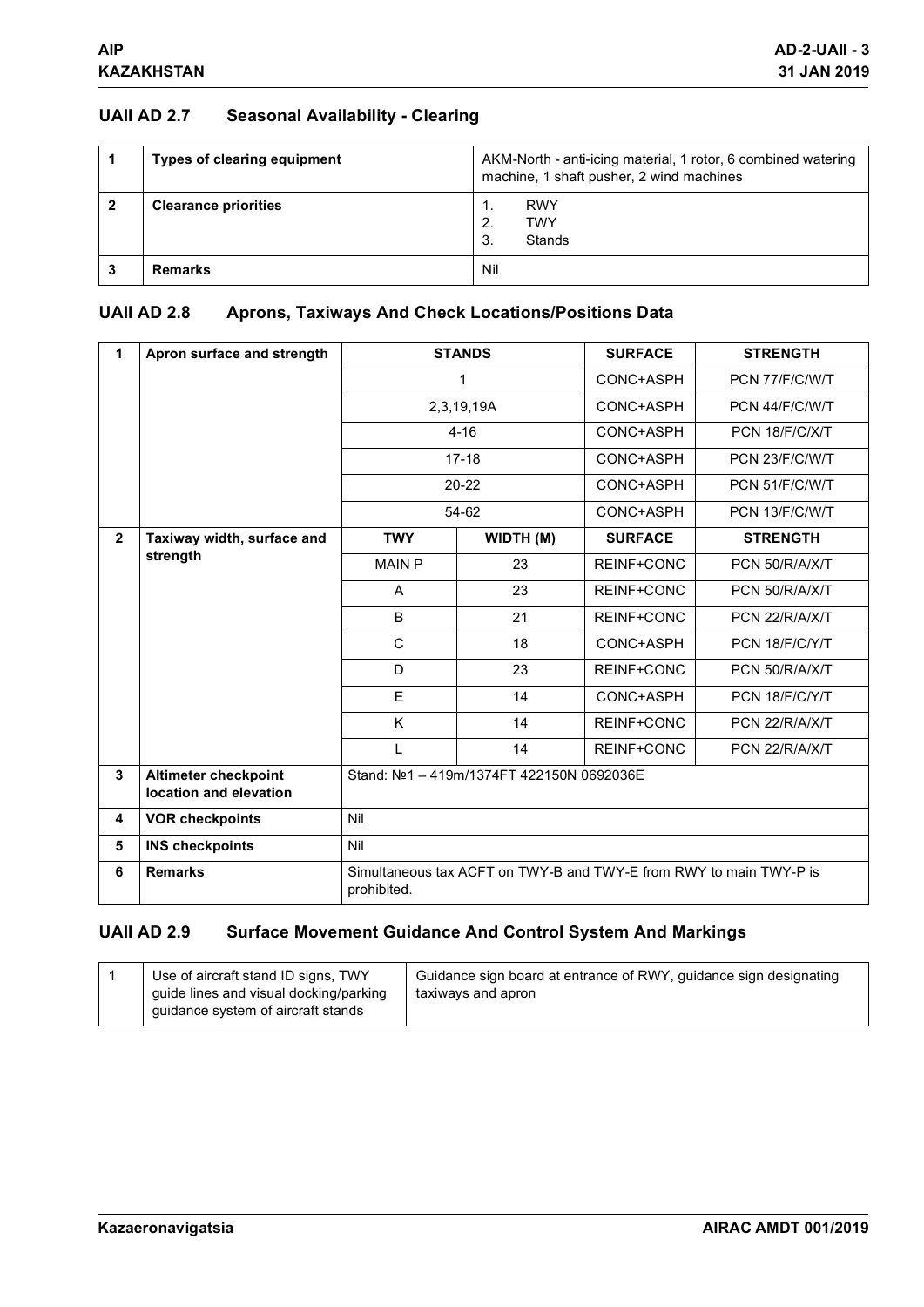| 2 | RWY and TWY markings and LGT     | RWY-10/28 RWY: Designation, THR, TDZ, centre line and edge lines,<br><b>TWY/RWY</b> intersections |
|---|----------------------------------|---------------------------------------------------------------------------------------------------|
|   |                                  | MAIN P Centre line, edge lines and HLDG positions at the TWY/RWY<br>intersections                 |
|   |                                  | TWY A Centre line, edge lines and HLDG positions at the TWY/RWY<br>intersections                  |
|   |                                  | TWY B Centre line, edge lines and HLDG positions at the TWY/RWY<br>intersections                  |
|   |                                  | TWY C Centre line, edge lines and HLDG positions at the TWY/RWY<br>intersections                  |
|   |                                  | TWY D Centre line, edge lines and HLDG positions at the TWY/RWY<br>intersections                  |
|   |                                  | TWY E Centre line, edge lines and HLDG positions at the TWY/RWY<br>intersections                  |
|   |                                  | TWY K Centre line, edge lines and HLDG positions at the TWY/RWY<br>intersections                  |
|   |                                  | TWY L Centre line, edge lines and HLDG positions at the TWY/RWY<br>intersections                  |
| 3 | <b>Stop bars</b>                 | Nil                                                                                               |
| 4 | Other runway protection measures | Nil                                                                                               |
| 5 | Remarks                          | Taxiing on TWY B and TWY E in night-time is forbidden due to absence<br>of edge lights            |

### **UAII AD 2.10 Aerodrome Obstacles**

Complying with ICAO Annex 15 provisions (5.3.3.4.5) electronic obstacle data sets are provided in AIXM 5.1 format for:

- 1. Area 2a;
- 2. penetrations of the aerodrome obstacle limitation surfaces;
- 3. objects in the take-off flight path area which project above a plane surface having a 1.2 per cent slope and having a common origin with the take-off flight path area.

*Note 1.— Take-off flight path areas are specified in Annex 4, 3.8.2. Aerodrome obstacle limitation surfaces are specified in Annex 14, Volume 1, Chapter 4.*

Aerodrome obstacles can also be provided for Area 2 and Area 3 in AIXM 5.1 format.

*Note 2.— Annex 15, Chapter 5, provides a description of Area 2 and Area 3 while Appendix 8, Figure A8-2 and A8-3 of Doc 10066 PANS-AIM contains graphical illustrations of obstacle data collection surfaces and criteria used to identify obstacles in Area 2 and Area 3.*

See **GEN-3.1.6.** for details of how electronic obstacle data may be obtained.

### **UAII AD 2.11 Meteorological Information Provided**

|              | <b>Associated MET Office</b>                                   | Meteorological service Shymkent<br>+7 (7252) 945168<br>Phone:     |
|--------------|----------------------------------------------------------------|-------------------------------------------------------------------|
| $\mathbf{2}$ | Hours of service MET Office outside hour                       | H <sub>24</sub>                                                   |
| 3            | Office responsible for TAF preparation: Periods<br>of validity | Meteorological service Shymkent, 24HR (0024, 0606, 1212,<br>1818) |
| 4            | Trend forecast Interval of issuance                            | TREND 30 min                                                      |
| 5            | <b>Briefing/consultation provided</b>                          | Personal consultation (Russian)                                   |
| 6            | Flight documentation/languages used                            | TAF, METAR, SPECI, SIGMET, GAMET, AIRMET<br>English               |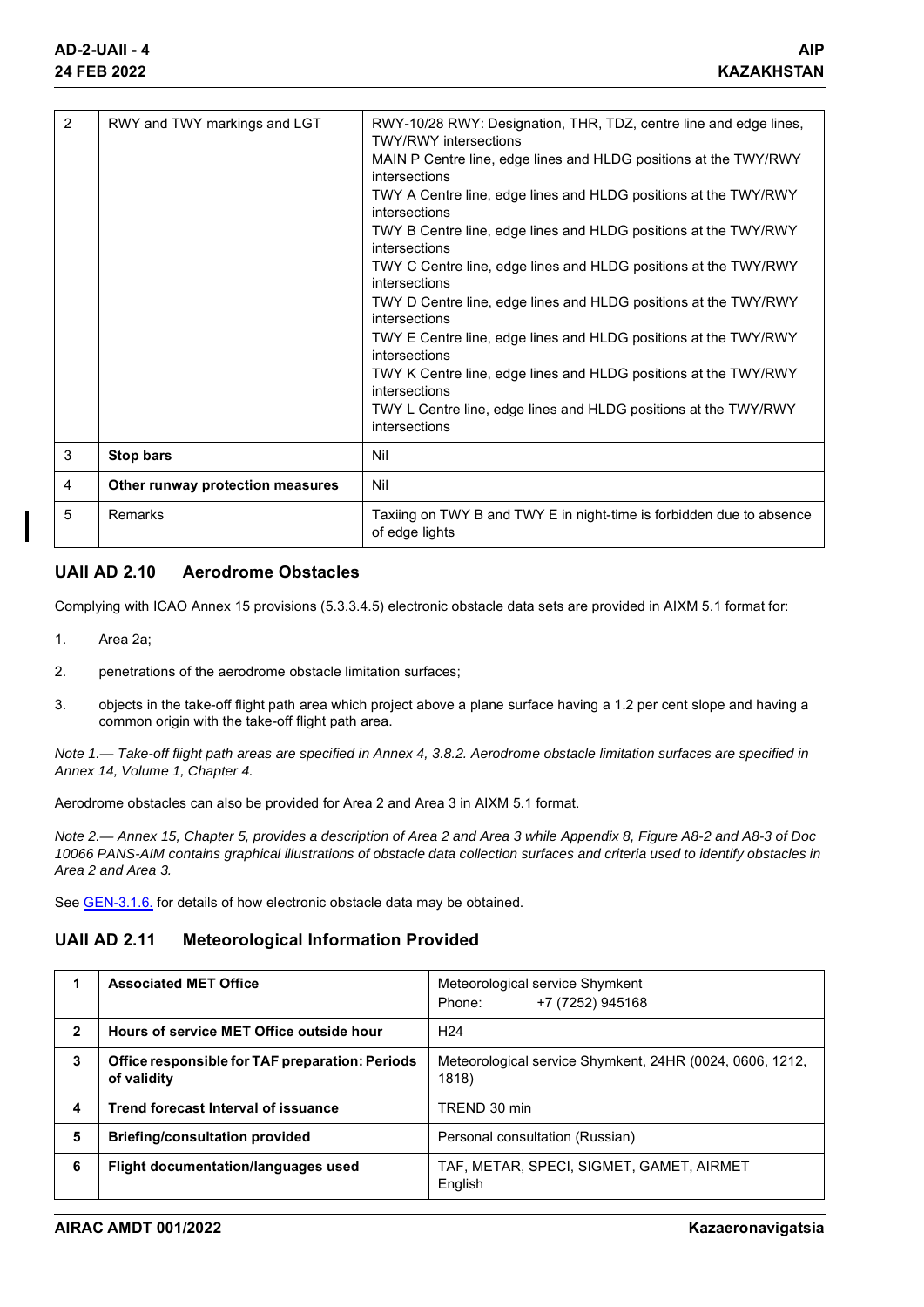|    | Charts and other information AVBL for briefing<br>or consultation | S, U85, U70, U50, U40, U30, U25, U20, prognostic charts of<br>wind and temperature at flight levels (FL), max wind, T,<br>prognostic charts P85, P70, P50, P40, P30, P25, P20, SWH,<br>SWM of WAFC, SWM+SWH, SWL of Kazakhstan; |
|----|-------------------------------------------------------------------|---------------------------------------------------------------------------------------------------------------------------------------------------------------------------------------------------------------------------------|
| 8  | Supplementary equipment AVBL for providing<br>information         | Nil                                                                                                                                                                                                                             |
| 9  | ATS units provided with information                               | Briefing, TWR, ACC                                                                                                                                                                                                              |
| 10 | <b>Additional information</b>                                     | Nil                                                                                                                                                                                                                             |

# **UAII AD 2.12 Runway Physical Characteristics**

| <b>Designation</b><br>s<br><b>RWY</b><br><b>NR</b> | <b>TRUE BRG</b>  | Dimensions of<br>RWY (M) | <b>Strength</b><br>(PCN) and<br>surface of<br><b>RWY</b> and<br><b>SWY</b> | <b>THR</b><br>coordinates<br><b>RWY</b> end<br>coordinates<br><b>THR</b> geoid<br>undulation | <b>THR elevation</b><br>and highest<br>elevation of<br>TDZ of<br>precision APP<br><b>RWY</b> | Slope of<br><b>RWY-SWY</b> |
|----------------------------------------------------|------------------|--------------------------|----------------------------------------------------------------------------|----------------------------------------------------------------------------------------------|----------------------------------------------------------------------------------------------|----------------------------|
|                                                    | $\mathbf{2}$     | 3                        | 4                                                                          | 5                                                                                            | 6                                                                                            |                            |
| 10                                                 | $106.22^{\circ}$ | 3300 X 45                | 50/R/A/X/T<br><b>REINF+CON</b><br>С                                        | 422209.24N<br>0692722.27E<br>$-138.5$ FT                                                     | <b>THR 1309.4 FT</b>                                                                         | See AOC<br>Type A          |
| 28                                                 | 286,25°          | 3300 X 45                | 50/R/A/X/T<br><b>REINF+CON</b><br>С                                        | 422139.35N<br>0692940.74E<br>$-140.4$ FT                                                     | THR 1386.6 FT                                                                                | See AOC<br>Type A          |

| <b>SWY</b><br>dimensions<br>(M) | <b>CWY</b><br>dimensions<br>(M) | <b>Strip</b><br>dimensions<br>(M) | <b>RESA</b><br>dimensions<br>(M) | <b>Location and</b><br>description<br>of arresting<br>system | <b>OFZ</b> | <b>Remarks</b> |
|---------------------------------|---------------------------------|-----------------------------------|----------------------------------|--------------------------------------------------------------|------------|----------------|
| 8                               | 9                               | 10                                | 11                               | 12                                                           | 13         | 14             |
| Nil                             | 150 X 160                       | 3420 X 300                        | 90 X 150                         | Nil                                                          | Nil        | Nil            |
| Nil                             | 150 X 160                       | 3420 X 300                        | 90 X 150                         | Nil                                                          | Nil        | Nil            |

## **UAII AD 2.13 Declared Distances**

| <b>RWY</b><br><b>Designator</b> | TORA (M)     | TODA (M) | ASDA (M) | LDA(M) | <b>Remarks</b> |
|---------------------------------|--------------|----------|----------|--------|----------------|
|                                 | $\mathbf{2}$ | 3        | 4        | 5      | 6              |
| 10                              | 3300         | 3450     | 3300     | 3300   | Nil            |
| 28                              | 3300         | 3450     | 3300     | 3300   | Nil            |
| <b>TWY D - 10</b>               | 2656         | 2806     | 2656     | Nil    | Nil            |
| <b>TWY A - 28</b>               | 3111         | 3261     | 3111     | Nil    | Nil            |
| <b>TWY B - 28</b>               | 2512         | 2662     | 2512     | Nil    | Nil            |
| <b>TWY E - 28</b>               | 2423         | 2573     | 2423     | Nil    | Nil            |

 $\overline{\phantom{a}}$  $\overline{\phantom{a}}$ 

 $\overline{\phantom{a}}$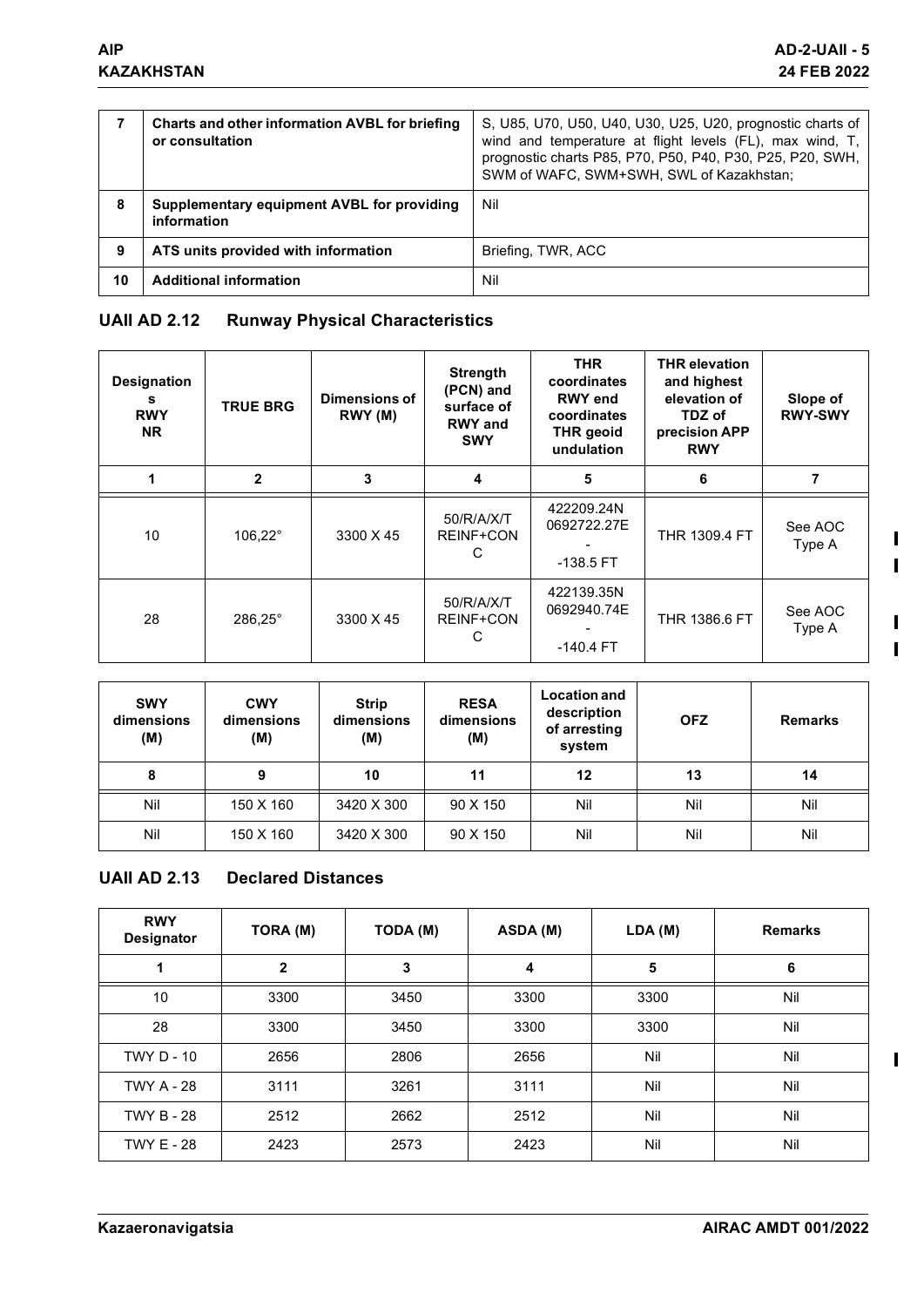### **UAII AD 2.14 Approach And Runway Lighting**

| <b>RWY Designator</b> | <b>APCH LGT</b><br>type, LEN,<br><b>INTST</b> | <b>THR</b><br><b>LGT</b><br>colour,<br><b>WBAR</b> | VASIS,<br>(MEHT),<br><b>PAPI</b> | TDZ,<br><b>LGT</b><br><b>LEN</b> | <b>RWY</b><br><b>Centre</b><br>Line LGT<br>Length,<br>spacing,<br>colour,<br><b>INTST</b> | <b>RWY edge LGT</b><br>LEN, spacing,<br>colour, INTST               | <b>RWY</b><br><b>End</b><br><b>LGT</b><br>colour,<br><b>WBAR</b> | <b>SWY</b><br><b>LGT</b><br>LEN,<br>colour | Remarks |
|-----------------------|-----------------------------------------------|----------------------------------------------------|----------------------------------|----------------------------------|-------------------------------------------------------------------------------------------|---------------------------------------------------------------------|------------------------------------------------------------------|--------------------------------------------|---------|
| 1                     | $\mathbf{2}$                                  | 3                                                  | 4                                | 5                                | 6                                                                                         | 7                                                                   | 8                                                                | 9                                          | 10      |
| 10                    | CAT I<br>(HIALS)<br>900 M<br>LIH.             | <b>GRN</b><br>Nil                                  | <b>PAPI</b><br>$LEFT/3^\circ$    | Nil                              | Nil                                                                                       | 3300m, spacing<br>60m, 0-2700m<br>white, last 600m<br>yellow<br>LIH | <b>RED</b><br>Nil                                                | Nil                                        | Nil     |
| 28                    | CAT I<br>(HIALS)<br>900 M<br>LIH.             | <b>GRN</b><br>Nil                                  | <b>PAPI</b><br>LEFT/3°           | Nil                              | Nil                                                                                       | 3300m, spacing<br>60m, 0-2700m<br>white, last 600m<br>yellow<br>LIH | <b>RED</b><br>Nil                                                | Nil                                        | Nil     |

# **UAII AD 2.15 Other Lighting, Secondary Power Supply**

| 1              | ABN/IBN location, characteristics and hours of<br>operation | ABN: Nil<br>IBN: Nil                                                                                                               |
|----------------|-------------------------------------------------------------|------------------------------------------------------------------------------------------------------------------------------------|
| 2              | LDI location and LGT<br>Anemometer location and LGT         | LDI: Nil                                                                                                                           |
| 3              | TWY edge and centre line lighting                           | MAIN P EDGE: BLU<br>TWY A EDGE: BLU<br>TWY B EDGE: BLU<br>TWY C EDGE: BLU<br>TWY D EDGE: BLU<br>TWY K EDGE: BLU<br>TWY L EDGE: BLU |
| $\overline{4}$ | Secondary power supply/switch-over time                     | AVBL, 15 SEC                                                                                                                       |
| 5              | Remarks                                                     | Nil                                                                                                                                |

### **UAII AD 2.16 Helicopter Landing Area**

NIL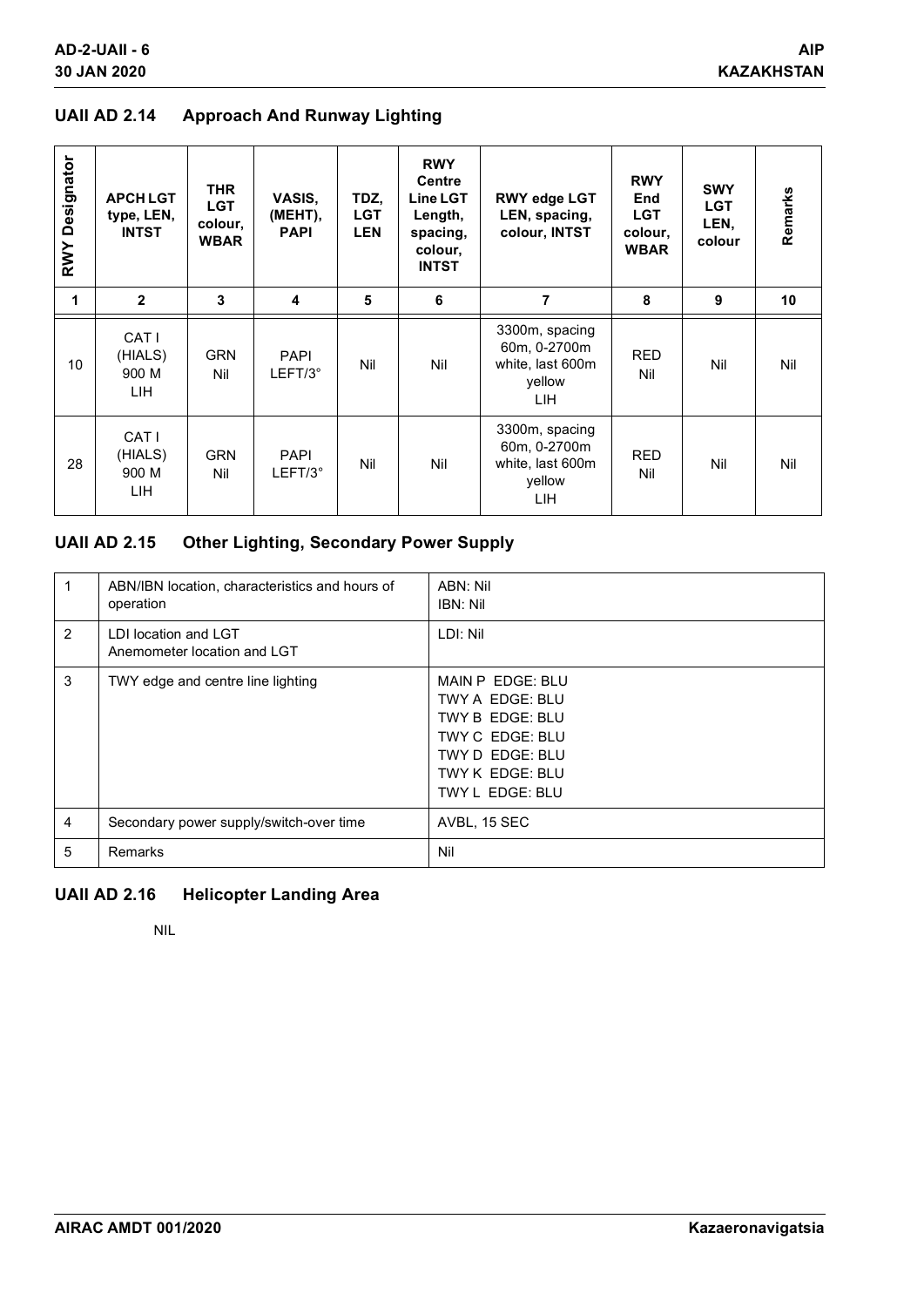## **UAII AD 2.17 ATS Airspace**

|              | <b>Designation and lateral limits</b> | <b>SHYMKENT CTR</b><br>423034N 0700213E - 421105N 0695739E - 421833N 0685528E -<br>424054N 0690306E - 423034N 0700213E |
|--------------|---------------------------------------|------------------------------------------------------------------------------------------------------------------------|
| $\mathbf{2}$ | <b>Vertical limits</b>                | 4500 FT ALT / GND                                                                                                      |
| 3            | <b>Airspace classification</b>        | С                                                                                                                      |
| 4            | ATS unit call sign<br>Language(s)     | <b>SHYMKENT TOWER EN</b><br>SHYMKENT VYSHKA RU                                                                         |
| 5            | <b>Transition altitude</b>            | 10000 FT                                                                                                               |
| 6            | <b>Hours of applicability</b>         | H <sub>24</sub>                                                                                                        |
| 7            | <b>Remarks</b>                        | Nil                                                                                                                    |

## **UAII AD 2.18 ATS Communication Facilities**

| <b>Service</b><br>designation | Call sign                                       | <b>Frequency</b>       | <b>SATVOICE</b><br>number(s) | Logon<br>address | <b>Hours of</b><br>operation | <b>Remarks</b> |
|-------------------------------|-------------------------------------------------|------------------------|------------------------------|------------------|------------------------------|----------------|
|                               | 2                                               |                        |                              | 5                | 6                            |                |
| TWR                           | SHYMKENT TOWER (EN)<br>SHYMKENT VYSHKA (RU)     | 125.9 MHZ              | Nil                          | Nil              | H <sub>24</sub>              | Nil            |
| <b>ATIS</b>                   | SHYMKENT ATIS (EN)<br><b>SHYMKENT ATIS (RU)</b> | 119,2 MHZ<br>126,6 MHZ | Nil                          | Nil              | H <sub>24</sub>              | EN<br>RU       |

# **UAII AD 2.19 Radio Navigation And Landing Aids**

| Type of aid, MAG<br>VAR, ILS<br>Classification,<br>Type of supported<br>OP (for VOR/ILS/<br>MLS, give<br>declination) | ID           | Frequency,<br>Channel<br>number | Hours of<br>operation | <b>Position of</b><br>transmitting antenna<br>coordinates | Elevatio<br>n of DME<br>transmit<br>ting<br>antenna | <b>Service</b><br>volume<br>radius<br>from<br>the<br><b>GBAS</b><br>reference<br>point | Rema<br>rks |
|-----------------------------------------------------------------------------------------------------------------------|--------------|---------------------------------|-----------------------|-----------------------------------------------------------|-----------------------------------------------------|----------------------------------------------------------------------------------------|-------------|
| 1                                                                                                                     | $\mathbf{2}$ | 3                               | 4                     | 5                                                         | 6                                                   | $\overline{7}$                                                                         | 8           |
| ILS LOC 10<br>I/D/2                                                                                                   | <b>IEN</b>   | 111,7 MHZ                       | H <sub>24</sub>       | 422134.2N 0693004.8E                                      |                                                     | Nil                                                                                    | Nil         |
| GP 10<br>I/C/2                                                                                                        |              | 333,5 MHZ                       |                       | 422202.1N 0692731.3E                                      |                                                     |                                                                                        |             |
| <b>DME 10</b>                                                                                                         | <b>IEN</b>   | <b>CH 54X</b>                   |                       | 422202.1N 0692731.3E                                      | 1300 FT                                             |                                                                                        |             |
| ILS LOC 28<br>I/D/2                                                                                                   | <b>IIM</b>   | 110,3 MHZ                       | H <sub>24</sub>       | 422213.7N 0692701.5E                                      |                                                     | Nil                                                                                    | Nil         |
| <b>GP 28</b><br>I/C/2                                                                                                 |              | 335 MHZ                         |                       | 422137.0N 0692925.1E                                      |                                                     |                                                                                        |             |
| <b>DME 28</b>                                                                                                         | ШM           | <b>CH 40X</b>                   |                       | 422137.0N 0692925.0E                                      | 1400 FT                                             |                                                                                        |             |
| <b>NDB</b>                                                                                                            |              | 733 KHZ                         | H <sub>24</sub>       | 422130.3N 0693022.4E                                      | Nil                                                 | Nil                                                                                    | Nil         |
| DVOR/DME<br>(6°E/2013)                                                                                                | <b>SMK</b>   | 113 MHZ<br><b>CH 77X</b>        | H <sub>24</sub>       | 422220.4N 0692630.6E                                      | 1400 FT                                             | Nil                                                                                    | Nil         |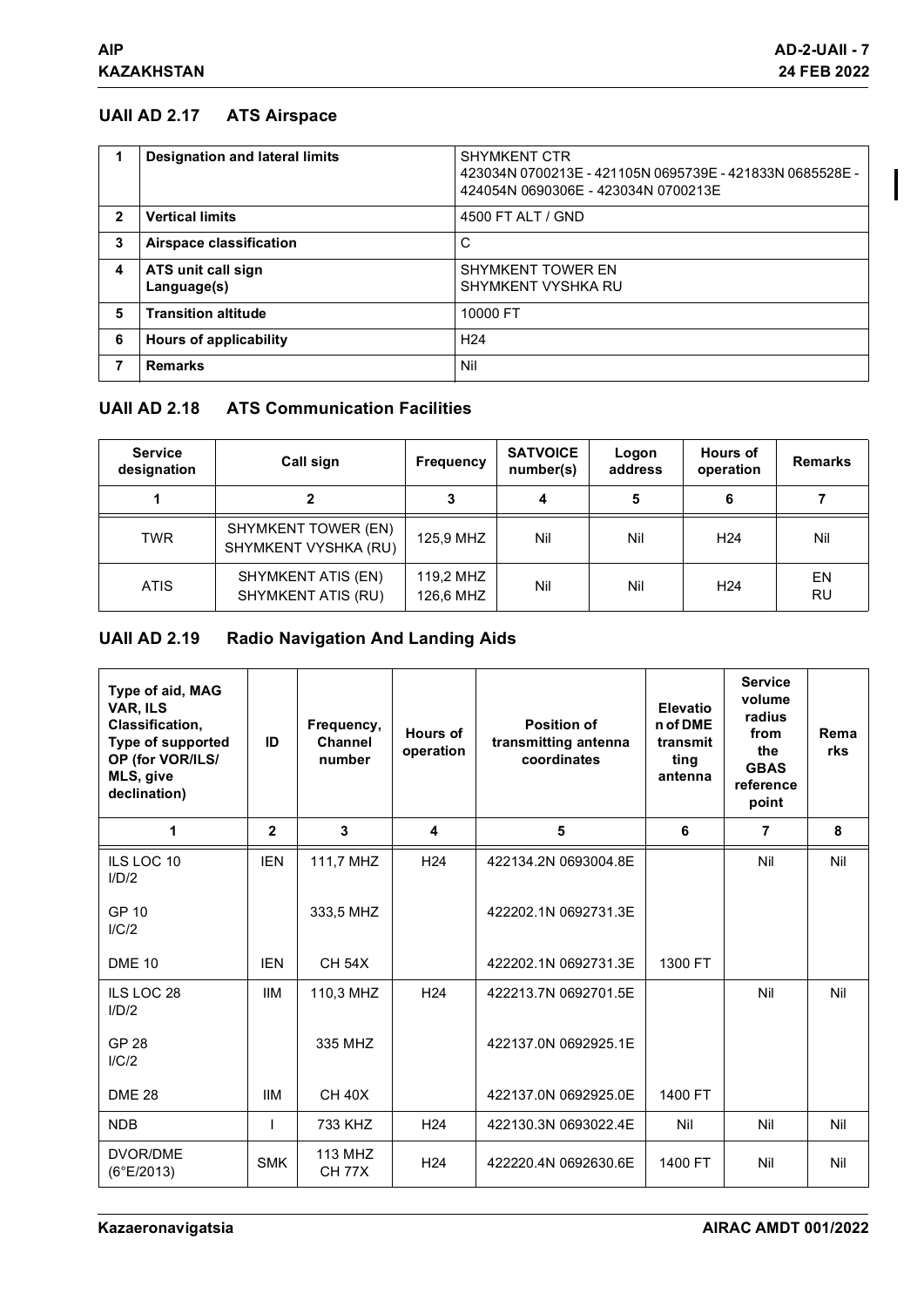#### **UAII AD 2.20 Local Aerodrome Regulations**

#### **1. Procedures of movement (towing, taxiing) of aircraft on the airfield**

Standard taxi routes shall be carried out along taxiway and apron center lines. Towing of the aircraft shall be carried out with the clearance of "Tower" air traffic controller.

Taxiing at daytime with RVR 550m and less available only after follow me car.

A. Movement of the aircraft along maneuvering area (RWY, TWY).

TWY K and TWY L are not designated for Civil Aviation.

Backtrack on RWY for aircraft index 4 or higher is prohibited.

Simultaneous taxiing of aircraft along TWY B and TWY E (from RWY to MAIN TWY P) is prohibited.

Taxiing of aircraft with index 3 and lower from TWY C to RWY and from RWY to TWY C, shall be carried out at reduced speed with the increased attention of the crew and in compliance with the safety intervals between landing gear and edges.

During engine testing (run-up) on the stands 1,2,3 and taxiing of ACFT into stands 1,2,3 with the heading to the north, taxiing of other aircraft along TWY P, TWY B, TWY A is prohibited.

During taxiing out from aircraft stands 1, 2, 3 parked with the heading to the north, taxiing of other aircraft along TWY P, TWY B, TWY A is prohibited.

B. Aircraft movement on the apron.

Movement of ACFT to the stands 54-62 of Aircraft maintenance facility of the "SCAT" Airline shall be carried out by towing out of stands 1-22.

When stand 19A is occupied:

- Aircraft movement along the north centerline between stands 19 and 1 is prohibited.
- Taxiing out from aircraft stand 1 parked with the heading to the north is prohibited; movement by towing is allowed.
- Taxiing into the aircraft stand 1 with the heading to the south is prohibited; movement by towing is allowed.
- **2. Taxiing/towing precautions with taking onto account visibility conditions, surface condition of runway, apron, stands and taxiways.**

Crossing of holding point line (critical ILS zone), indicated by "CAT" signs with day markings without ATC clearance is prohibited.

Crossing (occupy) the runway, taxiways during taxiing without the clearance of ATS dispatcher is prohibited.

Towing of aircraft shall be carried out with turned on aircraft lights. Flashing lights shall be switched on during the day and night from engine start-up till engine stoppage.

Taxiing shall be carried out after "Follow me" car when the centerline is invisible.

Taxiing along taxiways, apron, shall be carried out after "Follow me" car when RVR is less than 550m.

#### **3. Taxiing into stands under aircraft own engines power and by towing.**

Taxiing shall be carried out along centerlines, taxiing into stands shall be carried out by instructions of ground personnel of Aviation Engineering Service.

#### **4. Taxiing out from stands under aircraft own engines power and by towing.**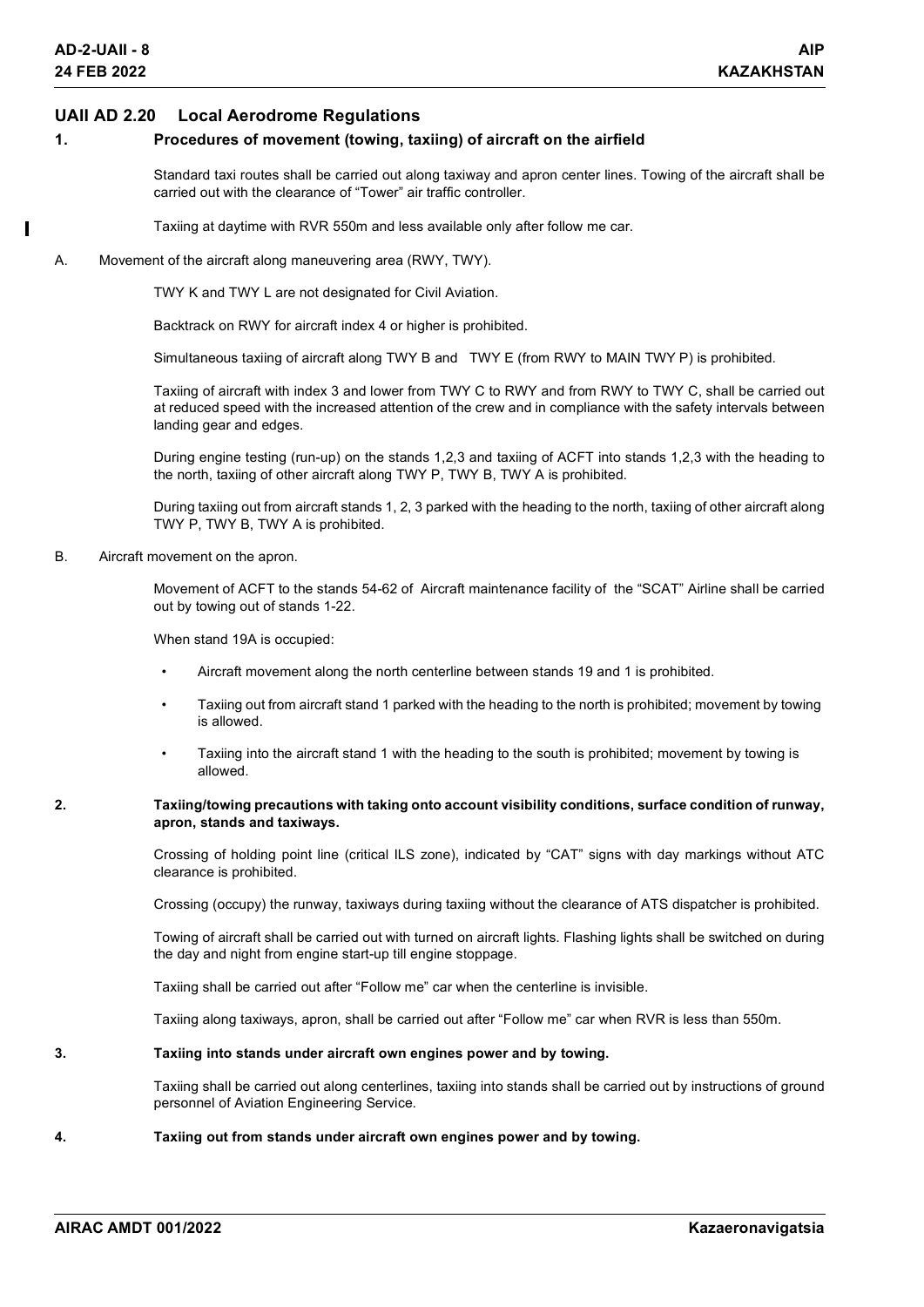Taxiing out from stands 9-16 shall be carried out by towing to the apron centerline followed by engine start-up and further taxiing under the aircraft own engines power. Stands 1-8, 17-22 are designated as pass-through, taxiing out from these stands shall be carried out under the aircraft own engines power.

#### **5. Aircraft de-icing areas, start-up engine areas and deviation areas.**

De-icing procedure shall be carried out on the stands. Engine start-up on stands 1-8, 17-22 is allowed. Engine start-up on stands 9-16 shall be carried out after taxing out from the stands on the nearest apron centerline. Engine testing (run-up) on the stands 8-16 for aircraft heading to the apron is prohibited. There is no deviation areas.

#### **6. Large aircraft operation restrictions, including aircraft own engines power restrictions.**

Take-off weight restriction – not more than 376 655kg, without traffic intensity restriction for B747-400

Traffic intensity restriction no more than 10 departures per day for B747-400

Taxiing out from stands 1,19A to the TWY A shall be carried out at minimum speed and minimum own engine power.

#### **7. In case of invisibility of taxiway centerlines in winter conditions, taxiing shall be carried out after the Follow me car.**

#### **8. Disabled aircraft removal procedures.**

In case of removal the disabled aircraft, the operator of the Shymkent airport - JSC "Shymkent Airport" and military unit No. 55652, together with the holders of the registration certificate of the aircraft, combine their efforts to evacuate the aircraft as soon as possible.

The holder of the registration number of the aircraft shall be notified via production and dispatcher service or via ATM of Shymkent branch of "Kazaeronavigatsia" RSE.

All removal works shall be carried out by aerodrome service with notification and coordination with ATM unit ("Tower") of Shymkent branch of "Kazaeronavigatsia" RSE.

All necessary equipment and personnel shall be involved on first demand via production and dispatcher service or via other communication channels.

### **UAII AD 2.21 Noise Abatement Procedures**

For the purpose of noise abatement at the Shymkent aerodrome procedures should be performed in accordance with the Flight Operation Manual and it is recommended to fulfil the following actions:

- do not use RWY 10 for departure in the presence of conditions for departure from RWY 28, if tail wind component does not exceed established limitation by Flight Operation Manual of given type of aircraft by crew report.
- when airborne from RWY 10 climbing should be performed with the maximum possible climb gradient.
- do not use RWY 28 for landing if tail wind component for RWY 10 does not exceed established limitation by Flight Operation Manual of given type of aircraft. In the period from 22.00 till 07.00 local time do not run up engine at a rotation above idle speed.

### **UAII AD 2.22 Flight Procedures**

#### **1. Low Visibility Procedures.**

Low Visibility Procedures (LVP) are effected when RVR is less than 550 m.

The start of LVP procedures is reported via ATIS or by an ATS dispatcher by radio with the following phrase: "**Low visibility procedures in operation**".

Information about any changes in radio- and lighting systems includes in ATIS with further flight crew informing

#### **2. VFR procedures within the aerodrome control area (CTR)**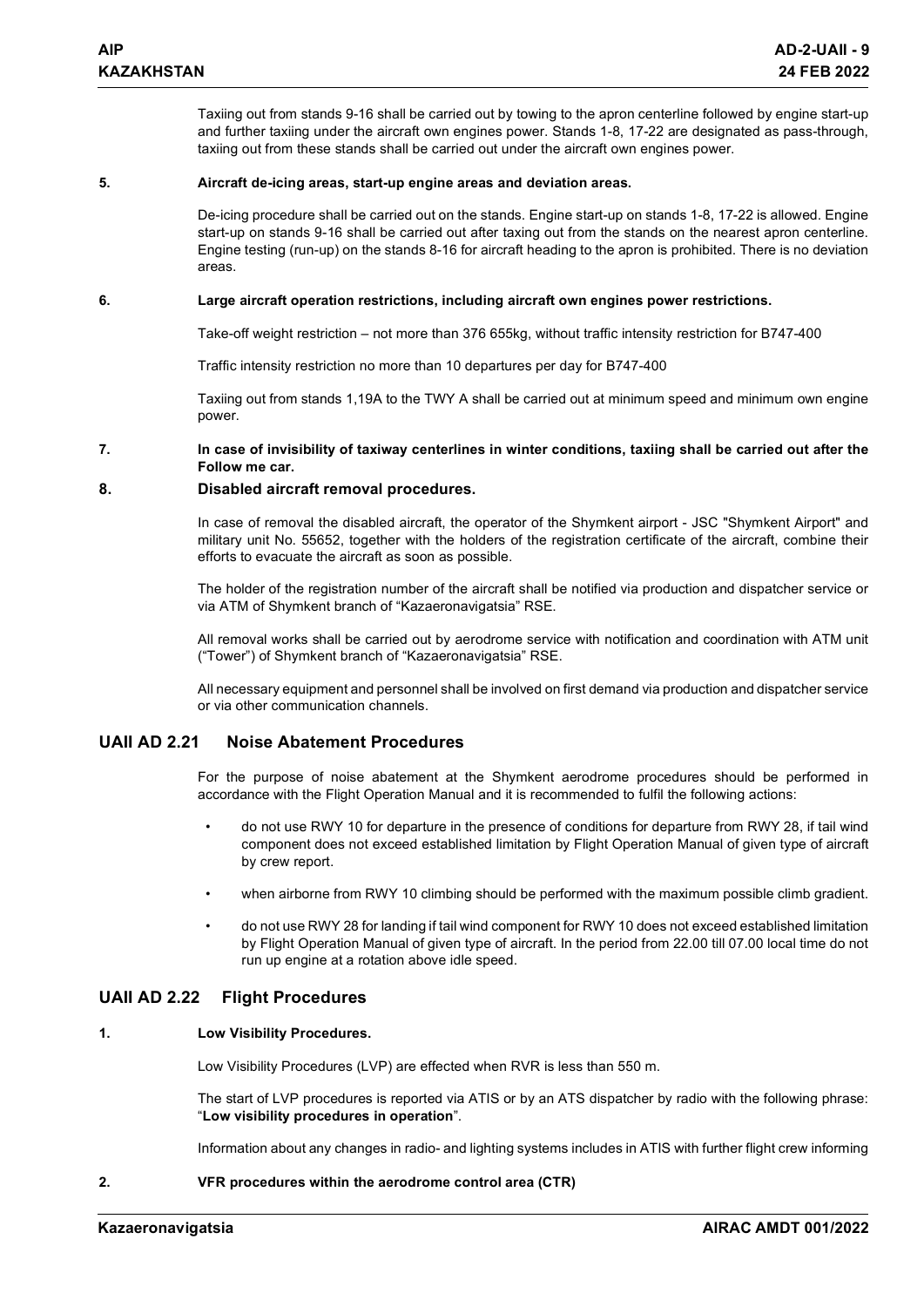Air traffic service in the control area of the aerodrome is carried out by the controller of the "Tower" ATC unit. Flight altitudes are calculated by the aircraft crew in accordance with the Civil Aviation Flight Rules of the Republic of Kazakhstan. The functions of Air traffic service does not include ground collision avoidance. The aircraft crew shall ensure that the clearance issued by the ATS unit in this regard is safe. VFR flights at altitudes below 2000 feet in the control area are performed at the altitudes indicated in the flight plan or requested by the aircraft crew.

Flights must not be performed over populated areas within the control area.

For VFR flights, the aerodrome has a flight circle (left / right) at an altitude of 2000 feet. The air traffic controller of the "Tower" ATC unit is determine and report which flight circle is in use.

Entering the flight circle, crossing the runway alignment is made only with the permission of the air traffic controller of the "Tower" ATC unit.

The aircraft crew preliminarily agrees with the ATS unit the flight area and altitude range during aerial work in the control area at absolute altitudes.

When entering the control area (CTR) from uncontrolled airspace, the aircraft crew must obtain an air traffic control clearance 5 minutes before the estimated time of entering the controlled airspace.

Entry / exit of aircraft of category A and helicopters flying in VFR to / from the control area (CTR) is carried out at the shortest distance through the corresponding point.

If the air situation requires the holding procedure, the air traffic controller of the "Tower" ATC unit gives the instructions to the aircraft crew to follow to one of the holding points.

| N∘ | Waypoint name (visual reference)                                     | Geographical<br>coordinates | Radial (mag.) and distance<br>from NAVAID (ARP) | <b>Remarks</b> |
|----|----------------------------------------------------------------------|-----------------------------|-------------------------------------------------|----------------|
|    | <b>VICTOR</b><br>(bridge over Arys riv., outskirt of Kutarys)        | N423545<br>E0693620         | 023° 15.3 nm SMK DVOR/DME                       | Entry/exit     |
| 2  | <b>WHISKEY</b><br>(SE outskirts of Sastobe, road junction)           | N423152<br>E0700113         | 064° 27.4 nm SMK DVOR/DME                       | Entry/exit     |
| 3  | ZULU<br>(NE outskirts of Shanak)                                     | N420712<br>E0691431         | 205° 17.6 nm SMK DVOR/DME                       | Entry/exit     |
| 4  | <b>OSCAR</b><br>(bridge over Arys riv., SW outskirts of<br>Saryaryk) | N422751<br>E0685704         | 279° 22.5 nm SMK DVOR/DME                       | Entry/exit     |
| 5  | <b>HOTEL</b><br>(south bank of the Bugun water basin)                | N424227<br>E0690334         | 314° 26.3 nm SMK DVOR/DME                       | Entry/exit     |
| 6  | <b>INDIA</b><br>(Western outskirts of Saryaryk)                      | N423226<br>E0693100         | 013° 10.6 nm SMK DVOR/DME                       | Holding        |
| 7  | <b>GOLF</b><br>(south traverse of RWY 28 THR)                        | N421922<br>E0692647         | 171° 3.0 nm SMK DVOR/DME                        | Holding        |

### **UAII AD 2.23 Additional Information**

The ornithological situation in the aerodrome area is determined by the presence of favourable conditions for flight, feeding and nesting of birds.

In the period from 07:00 till 11:00 and from 18:00 till 21:00, large aggregations of crows and sparrow flocks and its active flights to a height of 100-200 m are observed in the runway area. In this period, during take-off and landing, as well as during low-altitude flights, there is a high collision risk of aircraft with the birds.

Spring birds migration occurs from late February to March, and from September to November.

The main directions of bird migrations in the spring from south to north. In the autumn - from north to south.

In the airfield area there are following measures are being taken to reduce the bird aggregations: grass cutting,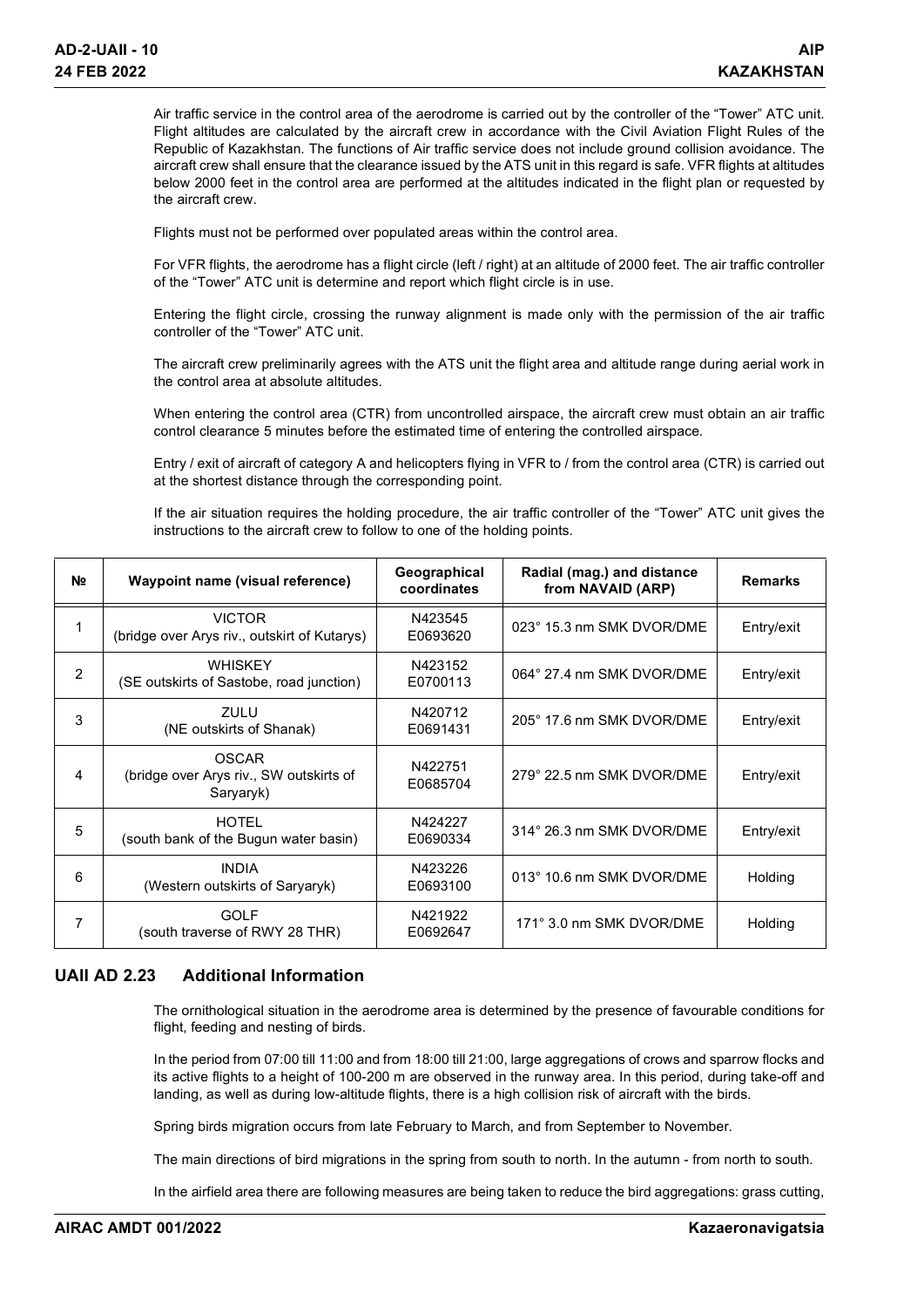timely garbage removal, removal nesting conditions, installation of stuffed birds of prey, installation of bird traps, chemical treatment against insects, etc.

Before landing and take-off, aerodrome specialists perform the birds detection activities and birds scaring by driving the "Follow me car" with the turned-on sound siren and reported to the flight supervisor of ATC joint group or to the air traffic controller "Tower" about the ornithological situation in the runway area. For birds scaring there is a noise gun and hunter signal are used.

### **UAII AD 2.24 Charts Related To An Aerodrome**

| <b>Name</b>                                           | Page                |
|-------------------------------------------------------|---------------------|
| Aerodrome Chart ICAO                                  | UAII AD 2.24.1-1    |
| Aerodrome Ground Movement and Parking Chart ICAO      | UAII AD 2.24.3-1    |
| Aerodrome Obstacle Chart - ICAO - Type A              | UAII AD 2.24.4-1    |
| Area Chart ICAO                                       | UAII AD 2.24.6-1    |
| Standard Departure Chart Instrument (SID) RWY 10 ICAO | UAII AD 2.24.7-1-1  |
| Standard Departure Chart Instrument (SID) RWY 28 ICAO | UAII AD 2.24.7-2-1  |
| Standard Arrival Chart Instrument (STAR) RWY 10 ICAO  | UAII AD 2.24.9-1-1  |
| Standard Arrival Chart Instrument (STAR) RWY 28 ICAO  | UAII AD 2.24.9-2-1  |
| Standard Arrival Chart Instrument (STAR) RWY 10 ICAO  | UAII AD 2.24.9-3-1  |
| Standard Arrival Chart Instrument (STAR) RWY 28 ICAO  | UAII AD 2.24.9-4-1  |
| ATC Surveillance Minimum Altitude Chart ICAO          | UAII AD 2.24.10-1   |
| Instrument Approach Chart - ILS/DME RWY 10 ICAO       | UAII AD 2.24.11-1-1 |
| Instrument Approach Chart - ILS/DME RWY 28 ICAO       | UAII AD 2.24.11-2-1 |
| Instrument Approach Chart - VOR/DME RWY 10 ICAO       | UAII AD 2.24.11-3-1 |
| Instrument Approach Chart - VOR/DME RWY 28 ICAO       | UAII AD 2.24.11-4-1 |
| Instrument Approach Chart - BC NDB RWY 10 ICAO        | UAII AD 2.24.11-5-1 |
| Instrument Approach Chart - NDB RWY 28 ICAO           | UAII AD 2.24.11-6-1 |
| Visual Approach chart - ICAO                          | UAII AD 2.24.12-1   |
| <b>VFR Departure/Arrival Chart</b>                    | UAII AD 2.24.14-1   |